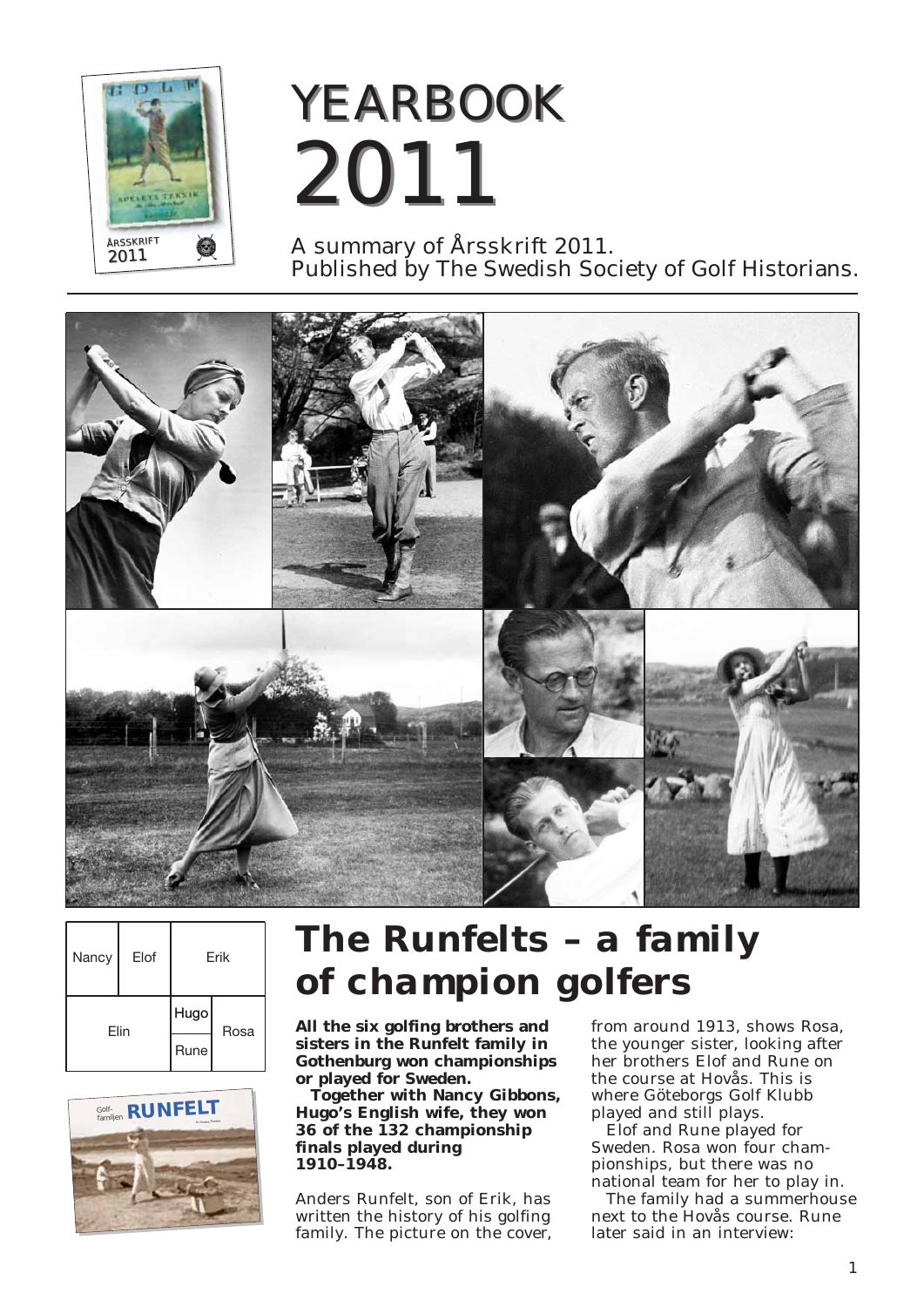

*Erik Runfelt, in 1972, with two of his cups. They are The 1938 Open Swedish Championship (left) and Skandinaviska vandringspokalen, which was played for each year in Falsterbo, until Erik won it outright.*

*In the final of the 1938 Open Swedish Champion ship Erik defeated England's ASG "Guy" Thompson on the 37th hole. It was his last Championship win and he later said it was the most exciting match he ever played.*



*Peter Nordwall found the ninth tee at the Råsunda course in Stockholm.*

*The club he holds is a gift from Ted Roberts and is stamped George Roberts. It surely was out on the course when Stockholms GK played at Råsunda in the 1920s.*

"We swam and sometimes played football, but as I remember our summer holidays they were just endless games of golf."

Erik, the eldest of the golfing brothers, became a member of Göteborgs Golf Klubb in 1910, at the age of 16. That same year he played in his first final in the Swedish Championship. He was to play in eleven finals and win five of them. He also won ten Swedish Open Championships and five Scandinavian Championships.

On top of that he was founding editor of the magazine Svensk Golf and served as General Secretary of the Swedish Golf Federation. He remained on the Federation's Rules committee until 1973.

At that time I interviewed him. He said he would no longer work for the Federation, but he would not stop playing.

"You can't stop playing golf", he told me.

Erik was an army officer and had few opportunities to play outside Scandinavia. He entered the British Amateur once, in 1914. He was then at the top of his game, having achieved a kind of grand slam the year before when he won all three championships – Swedish, Swedish Open and Scandinavian.

But Erik lost his first match at Sandwich. The day after he wrote a hole-by-hole account to Viktor Setterberg, the man who got golf

#### *Look what I found – a golf course!*

**Swedish golf historians prepare to celebrate the 100th anniversary of the course in Råsunda, where Stockholms GK played during 1912–1926.** 

They are led by Peter Nordwall, golf course architect and founding secretary of the Swedish Society of Golf Historians. He thinks six of the ten holes can be made playable, with a little help from the council.

The Råsunda course, northwest of central Stockholm, was laid out by George Roberts. He then moved to Gothenburg and advised the club to replace him with his younger brother Edwin. Young Edwin, always known as Ted, came over on a six-month contract in 1914 and stayed with the club until his death in 1978.

Most of the course is now a park, known as the Golf Meadows. In

going in Sweden\*. This letter is in Anders Runfelt's book.

Erik was three down with five to play but reached the 18th green. There he had a six-yard putt to take the match to extra holes. The ball hit the cup, but spun out.

It was clearly difficult for the 21-year-old Swedish Champion to get over his defeat.

"If only I had had a friend with me, ... now I had to walk alone all the way, no one who said he was sorry when I missed, no one to cheer me on when I did some thing well", he wrote.

But the letter ends on a cheerful note:

"When I get home I must play well to defend my reputation...I would like to play Roberts in an exhibition match."

This Roberts was George Roberts from Hoylake, who was then professional at Hovås. No record of a Runfelt vs Roberts match has survived.

PEHR THERMAENIUS \*Read more about Viktor Setterberg on page 10 in *Golf in Sweden*, published in English by the Swedish Society of Golf Historians.

Anders Runfelt's book *Golf familjen Runfelt*, in Swedish (but pictures speak all languages), is also available from the Society. The price for these books is 50 kronor plus postage. Write to Pehr Thermaenius (address below).

1973 Peter took Ted for a walk around the Råsunda course. When they reached a hill in the park, Ted stopped and said:

"Here exactly was the second tee." Peter asked how he could be so sure.

"Because the Crown Prince sometimes got his club under the ball and then he always hit that birch branch."

The Prince was Gustav Adolf, later king Gustav VI Adolf, who was earlier married to Margareta, daughter of the Duke of Connaught. In 1914 she reached the final of the Swedish Championship at Råsunda.

When Peter walked the course again last autumn, he came up with the idea to open it for a day next year to celebrate the anniversary. Strings are now being pulled to make it happen.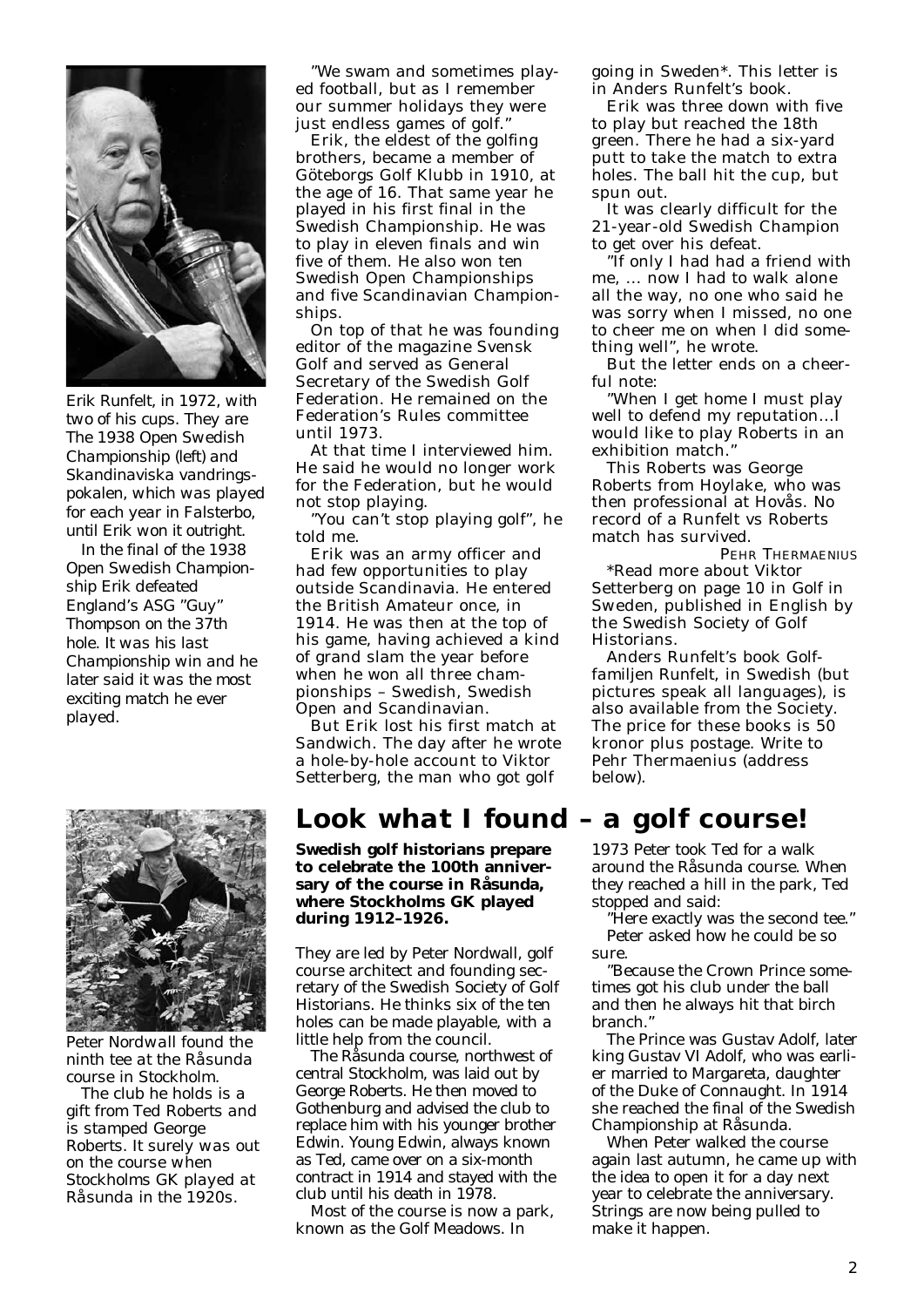

*Ted Roberts in Stockholms Golfklubbs' 25-year history, 1929.*



*Leif Einarsson spotted Ted on the cover of Abe's book.*



*George Roberts sold Spalding clubs in Gothenburg.*



*Douglas Brasier and several other professionals imported clubs from Leyland & Birmingham Rubber Co.*



*The cover of the Swedish edition of Abe Mitchell's Essentials of Golf, 1928.*



*Abe Mitchell in Present-day golf, 1921. Picture by George Beldam.*

#### *Who's on the cover – Abe or Ted?*

Abe Mitchell's *Golf – spelets teknik* was the first golf book to be published in Sweden. It was a translation of Mitchell's *Essentials of golf*. This book was published in 1927 and already in November that year, the Swedish translator Axel Poignant sent his manuscript to the Bonniers publishing house.

Someone at Bonniers must have been very keen to get the book ready for the market in the spring. This someone was Georg Svensson, a keen golfer in Stockholms Golfklubb. He was later a driving force in the Bonnier publishing house and in Swedish literature. He was also one of the enthusiasts who started the Svensk Golf magazine in 1946.

*Essentials of Golf* is a sturdy volume. It seems to have been made to be taken out on the

practice field. The Swedish volume is fragile and light and it is much more handsome, with a full colour cover showing a golfer at the top of his backswing.

But the swing on the cover does not look like Abe Mitchell's swing. It looks very much like the swing of Ted Roberts, professional at Stockholms Golfklubb.

Book collector Leif Einarsson noticed that the golfer on the cover looks like Roberts in one of his instructional pictures in SGK's 25-year history. This book was printed in 1929.

The golfers who red Bonniers book saw on the cover a player who rotates to the top of the backswing. Then, on page 36, they were told to move their hips to the right in the backswing, paralel to the line of flight.

They must have been confused.

### *Wanted: Clubs with Swedish stamps*

The Swedish Golf Museum searches for clubs stamped by professionals working in Sweden and Scandinavia.

Here is a list of the most wanted stamps:

• A stamp from the old Karlskrona GK, that existed during 1907–1914.

<sup>l</sup> William Hester, Falsterbo.

- <sup>l</sup> Frank Dyer, Göteborg
- Any club that Carl-Erik

Nordgren had made at

Helsingborgs GK, Viken. He enga-

ged the anchor smith at the local shipyard and a furniture maker in the village.

• Any of the clubs that the company Sandvikens Jernverk made for the Swedish Golf Federation in the 1940s. The Federation gave three of these clubs to member clubs who could not find clubs for their players.

If you see any of these, or other clubs stamped in Sweden or Scandinavia, please contact Leif at le.einarsson@telia.com.